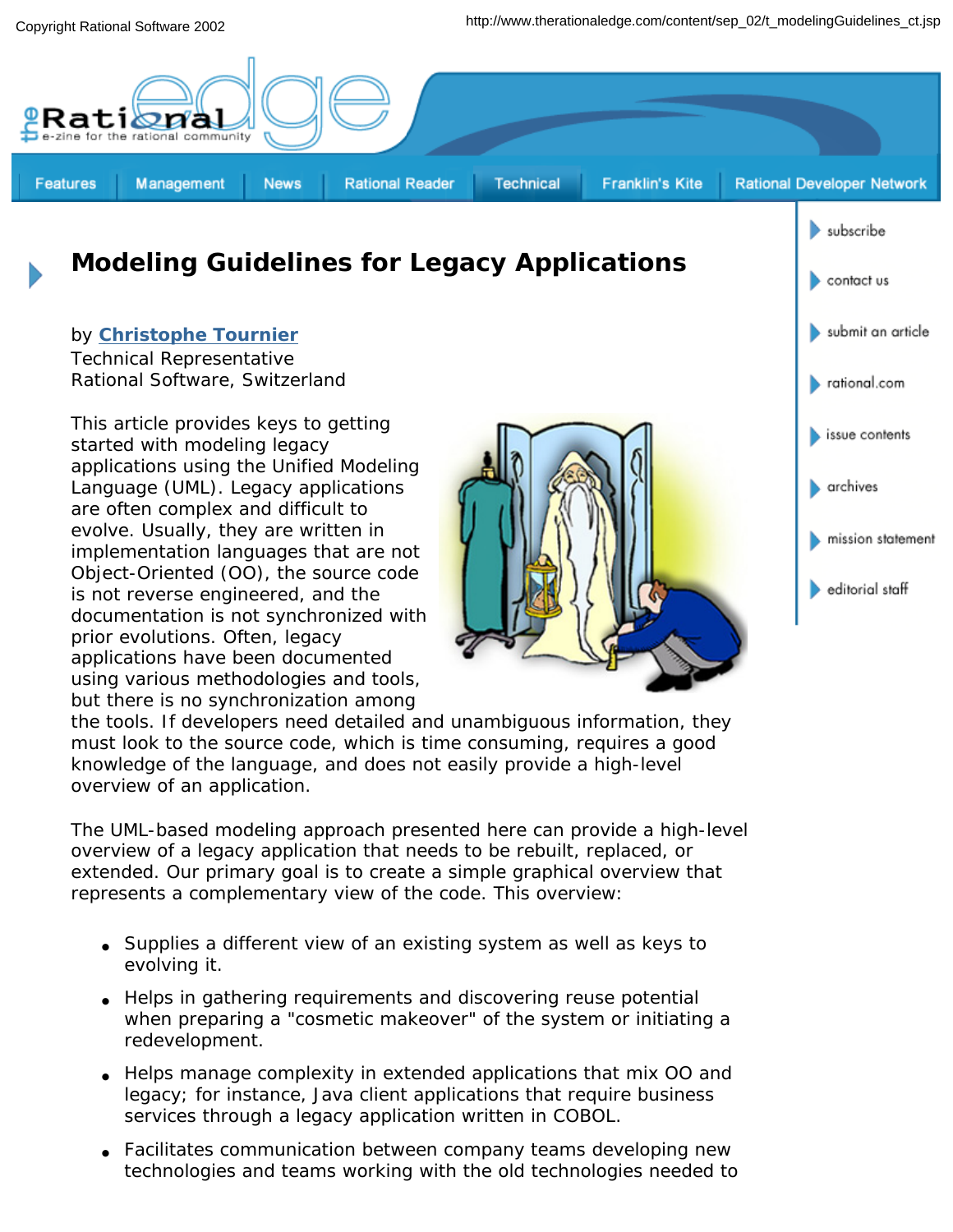*maintain the legacy systems.* 

● *Provides UML and OO training to people working on legacy applications.*

*In providing examples of possible analysis and design models for legacy applications, we will focus on analogies between the process of creating and maintaining legacy applications written in non-OO languages and the Analysis and Design discipline for OO applications, described in the Rational Unified Process® or RUP® product. Our aim is to narrow the gap between the legacy world and the OO world and facilitate a smooth integration of legacy resources into the OO world.* 

*As stated in the OMG UML specification, the "UML is not intended to be a visual programming language" that replaces other programming languages; specific concepts are better expressed through textual programming languages. Instead, this article provides starting points for improving the balance between code documentation and graphical documentation with the UML.* 

# **Describing a Non-OO Application**

To describe an application not written in an OO language(s), the designer can make the most of the RUP process by modeling the context of the application, which includes the following steps:

- Package business objects as organizational units through Business Object Models.
- Express the functional requirements as use cases through Use-Case Models.
- Define the upper-layer package architecture.
- Analyze the application through Use-Case Analysis Models.
- Develop a design model to discover the static and dynamic structure of the system.

# **Package Business Objects as Organizational Units**

Facing the complexity of many existing applications, a designer can build a map of the environment showing dependencies between applications, which are visualized as packages. Packages own application elements: for instance, programs, tables, or artifacts. Packages can reference other packages using a dependency relationship, which indicates that elements within a client package may legally reference elements within a supplier package. This high-level view is at the *organizational level* and is provided by the RUP business modeling discipline through the Business Object Model.

Figure 1 shows a sample retail customer management system that depends mainly on information provided by an *Inventories* system and a *Flows* system. The *Inventories* system needs the two *Flows* systems to work.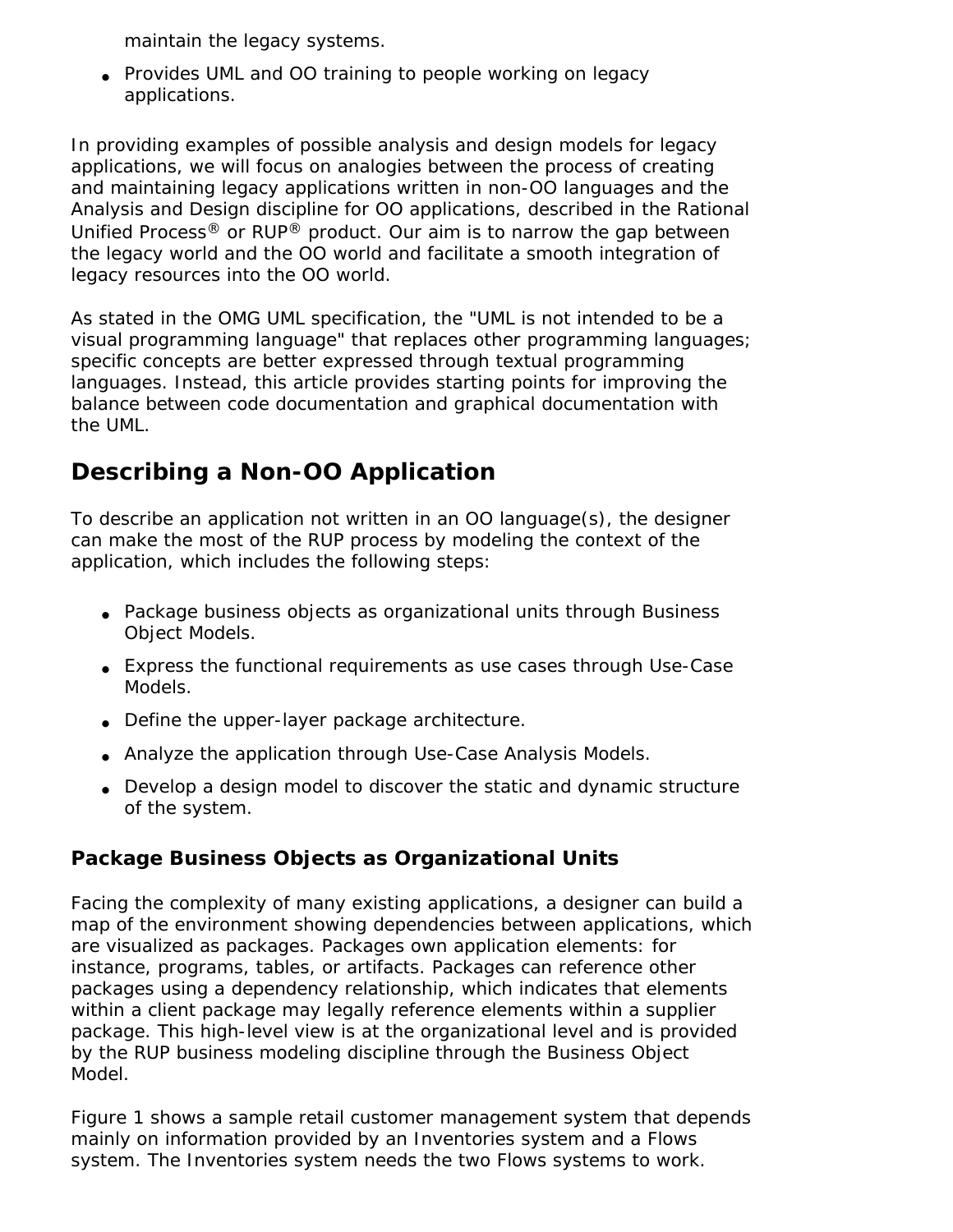*Financial Flows* and *Furniture Flows* don't know anything about *Inventories* and *Retail Customer*.



**Figure 1: Retail Customer Management System**

### **Express the Functional Requirements as Use Cases**

Use-case models emphasize the primary objectives of the "Actors" (users and/or other systems) who use a system (see Figure 2), and define the boundaries of the system. Use cases describe how actors interact with the system; they are a clear way to express the functional requirements of the system. *The advantage of the use-case-driven approach is that it is platform independent*.



**Figure 2: Use-Case Representation (Platform Independent)**

*The properties of a use case are the same for both OO and legacy systems*, because *requirements are design independent*. In the case of legacy system extension or redevelopment, don't hesitate to write use-case flows of events and to create mock-ups and prototypes, as described in the RUP.

Legacy applications frequently use batch processing, which involves submitting a unit of work (job) to a machine, which places it in a queue to be processed at a later time. These asynchronous programs require computational resources, and are useful for calculating, reporting, and updating data within the information system. Modeling batch processes with a use case requires a Scheduler Actor to launch the use case. For complex reports, a Printer Actor might be necessary (see Figure 3). Dialog and exchange of information between the Scheduler Actor and the use case are poor. Batch flows can be described briefly in a use-case specification from an external point of view. Textual specifications or UML diagrams describe the internal flow of events during the batch execution of a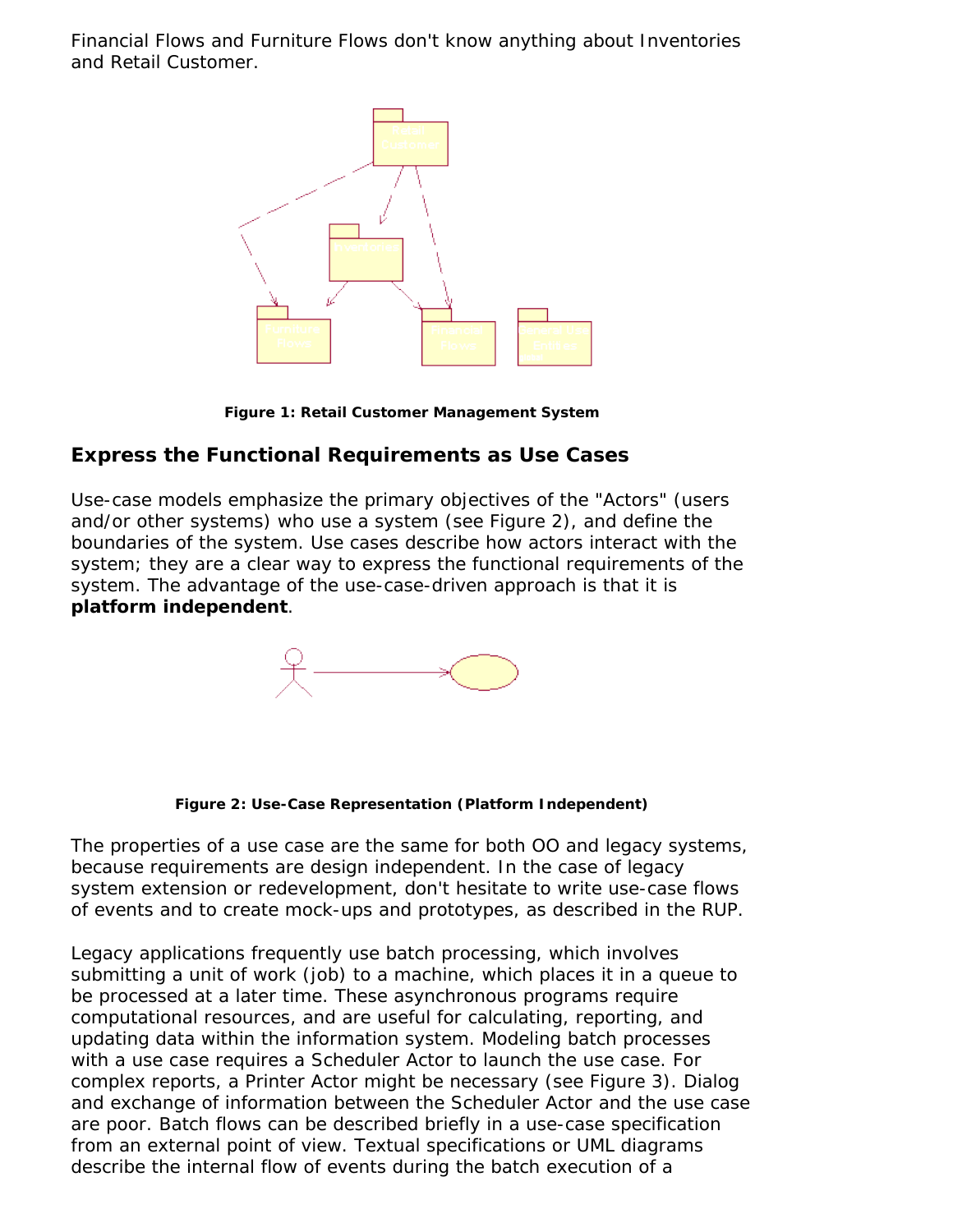

**Figure 3: Sample Use-Case Representation of a Batch Process Sent by a Scheduler Actor**

## **Define the Upper-Layer Package Architecture**

We can split applications into three different levels (layers) of abstraction.

- **UserInteraction**: These packages contain programs with user interfaces. With these programs, users view and maintain application data.
- **Batch**: Batch programs are launched by user-interface programs or by a scheduler. They generate reports and make intensive updates to persistence data.
- **Persistence**: Persistence data contains the object model of the physical view of the database tables. In the legacy world, data is not encapsulated into a specific layer. Applications have direct access to data with SQL or a file operating system. A persistence package represents the data model. No behavior is embedded in this layer except with triggers or stored procedures.

In the case of cosmetic makeovers, UserInteraction programs are rewritten first. Batch programs can be wrapped and called from a new program.

The elements of the UserInteraction layer depend on the Batch and Persistence layers. A package dependencies diagram like the one in Figure 4 provides an overview of the upper layers.



**Figure 4: Package Dependencies Diagram**

### **1.1 Analyze the Application Through Use-Case Analysis**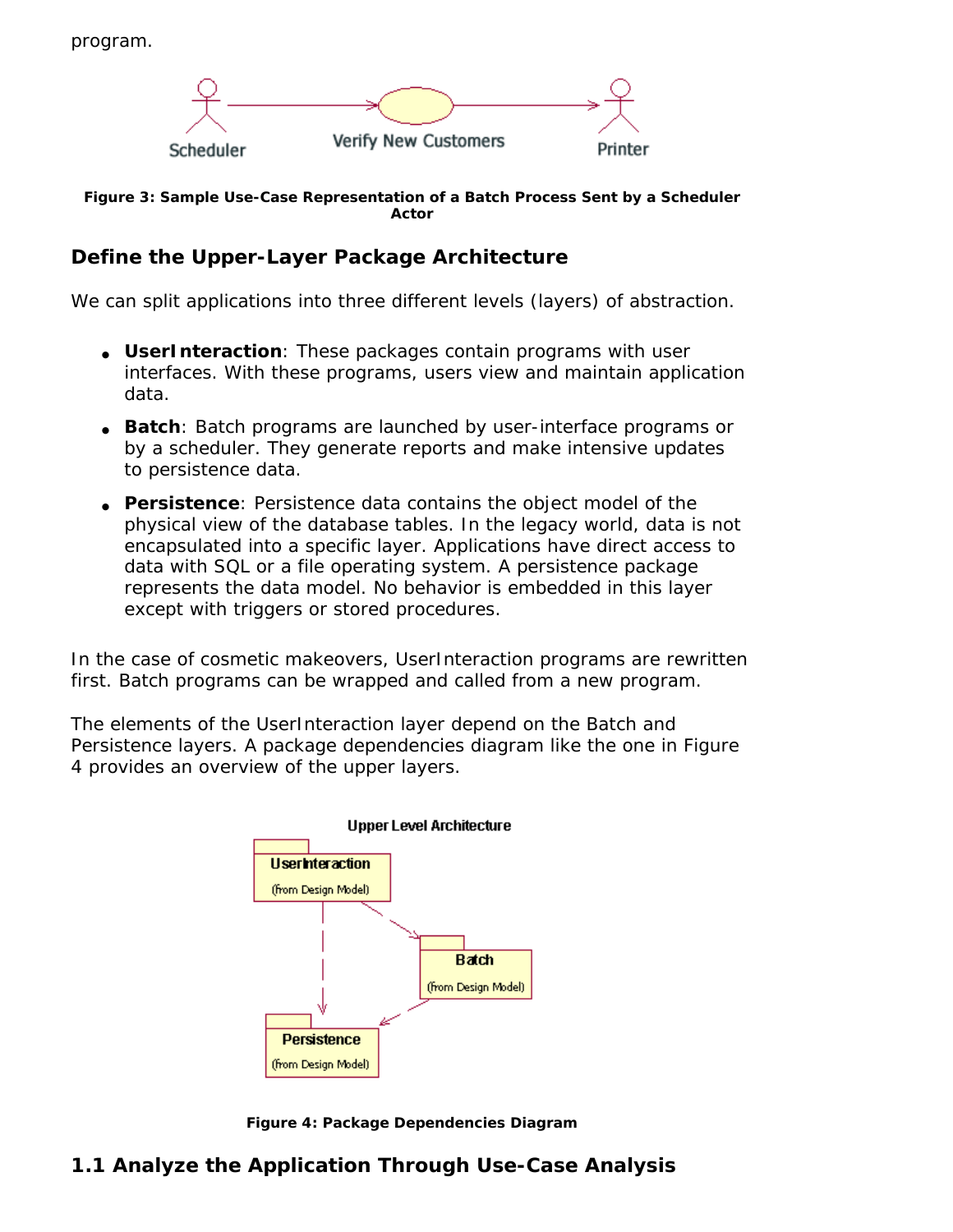## **Models**

Creating an analysis model is a powerful technique for refining requirements and discovering relationships between elements. By identifying high-level messages sent by objects, the analysis model describes responsibilities that analysis objects intend to delegate to other objects. In an analysis model, classes are stereotyped -- as *boundary*, *control*, and *entity*, for example.

Declare one *boundary* class per use case and Actor, and one control class per use case. An analysis model in the legacy world looks like an OO analysis model because the analysis model takes place in an ideal environment. *The analysis model is a kind of "Esperanto" that is not dependent on implementation*.

Our sample application displays a list of customers for a region, and submits a batch program that prints a sorted customer report by region. The batch program that prints the report is considered a boundary class. The application also displays some customer information details.

When modeling an application, the OO designer builds abstractions and uses a vocabulary that reflects the actual world, thereby making the software computing terms understandable and relatable to the actual context in which the system will operate. In the legacy world, using real nouns about data and programs is not a common practice, and developers must make a huge effort to avoid computer gibberish when they communicate with users.

For instance, the AS/400 IBM legacy platform limits program names to eight characters. In our case, we use standard prefixes such "CCLI" (denotes a Customer), "P" on the seventh letter (denotes a program), and numbering to classify programs: CCLI01P1 means the first and main program managing customers within the application. By contrast, our OO terms, FollowCustPgm and ReportCust (see Figure 5), are more understandable.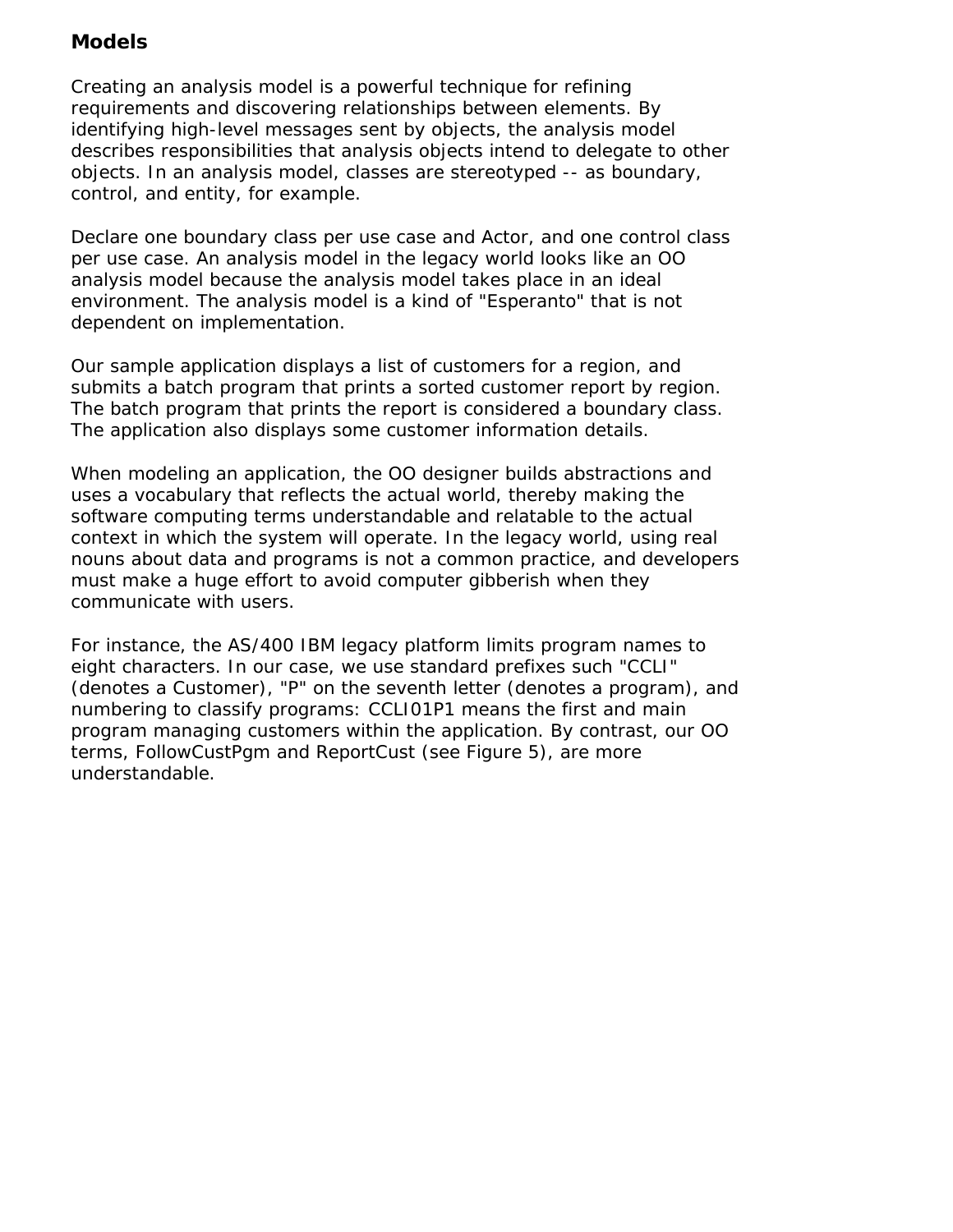

**Figure 5: Use-Case Analysis Model for Legacy Application**

*A significant added value of the analysis model is that it provides naturallanguage documentation through the responsibilities description*: for example, GetCustomerSelection, DisplayCustomers, and SelectRegion, as shown in Figure 5. Using natural language is the most common way to document an application in a form that is understandable to all project participants. Graphical language like the UML helps identify ambiguities and synthesize documentation. Using both natural and graphical languages is the best strategy for managing an application's complexity.

During the OO analysis and design process, the analysis model is useful for validating requirements and discovering the structural and behavioral parts of the application without going into implementation details. Later, the design model can naturally replace the analysis model and reflect what is actually in the code. In a non-OO analysis process, requirements are difficult to trace to the description of the organizational structure and associated behavior. For example, the designers have to establish strong naming conventions and maintain consistency with requirements through comments. The analysis model view carries a lot of extra information that is not directly provided by the code*. Thus, the analysis model can be helpful for maintaining consistency from requirements to implementation. Making good use of natural language by naming responsibilities instead of using program names provides a complementary view of the code*.

## **Develop a Design Model**

Using a design model<sup>1</sup> is a good way to manage the complexity and dependencies of an existing application, or to insulate pieces of an application that developers intend to replace. The designer refines the analysis classes to create a design model that reflects the working code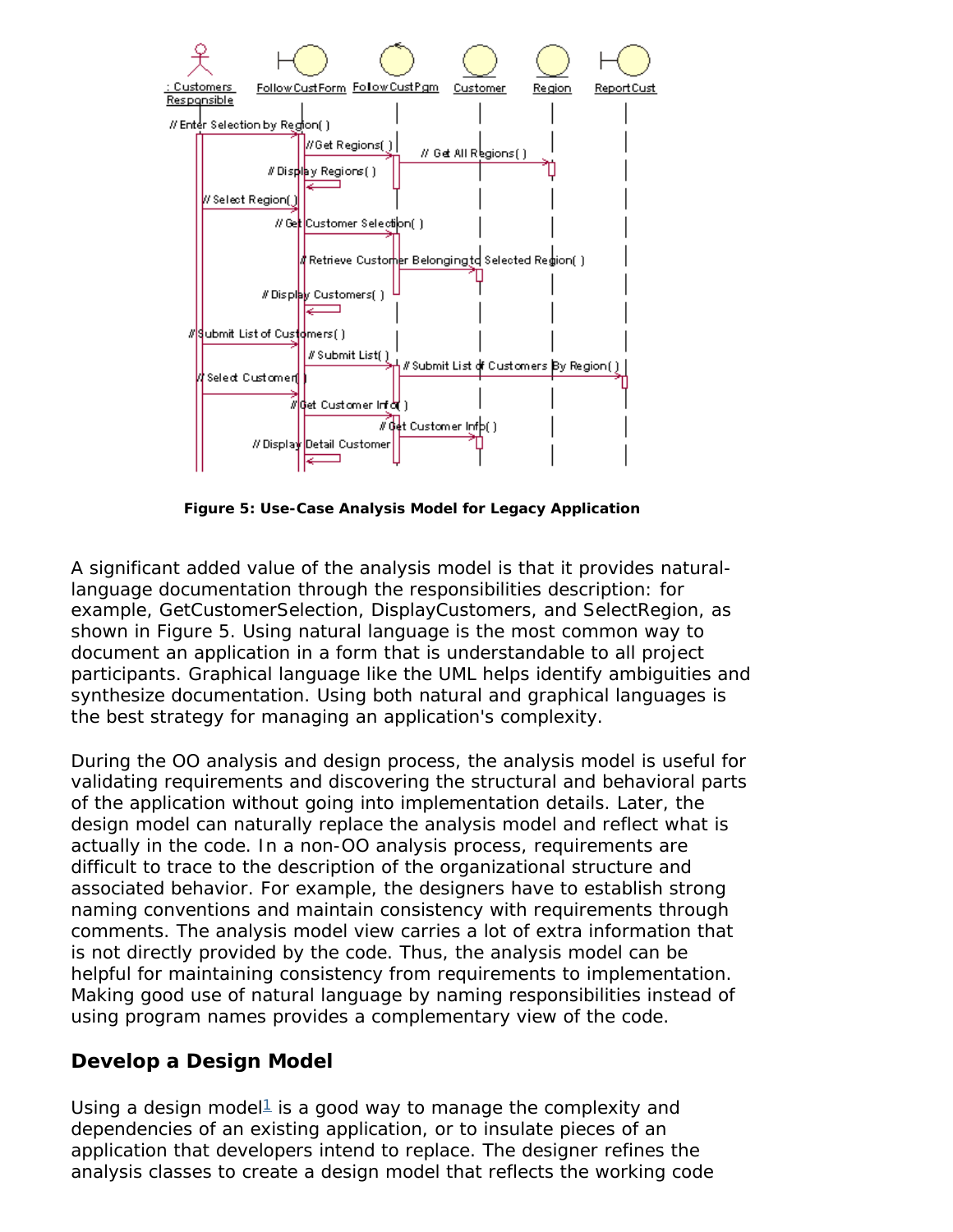structure. In fact, *getting closer to the code is the purpose of the design model.* For instance, analysis classes become one or several design classes. The designer replaces analysis classes with programs, and a responsibility is performed by several operations dispatched into different classes or programs.

### **Managing Differences Between the Object-Oriented and Legacy**

**Worlds**. Objects collaborate, sending and receiving messages in order to achieve a given task or perform responsibilities. From analysis to design, responsibilities become operations, and methods are the implementation of operations.

Figure 6 shows part of an interaction between objects in which the goal is to select and display customers belonging to a region. A double slash "//" precedes the name of a responsibility. (Stereotyping operations with <responsibility>> is another alternative.)



#### **Figure 6: Examples of OO Vision in Which Responsibilities Are Delegated to Analysis Objects**

The sequence diagram in Figure 6 matches the class diagram in Figure 7, which represents the static point of view of the collaboration.



**Figure 7: Static View of Corresponding Classes and Responsibilities**

In the legacy world, there is no delegation. A program performs most of the responsibilities delegated to entities, controllers, and boundaries; and it centralizes most of the messages. In the legacy world, most of the behavior is embedded in control programs instead of being dispatched through boundaries or entities. In a sense, it's much more difficult to write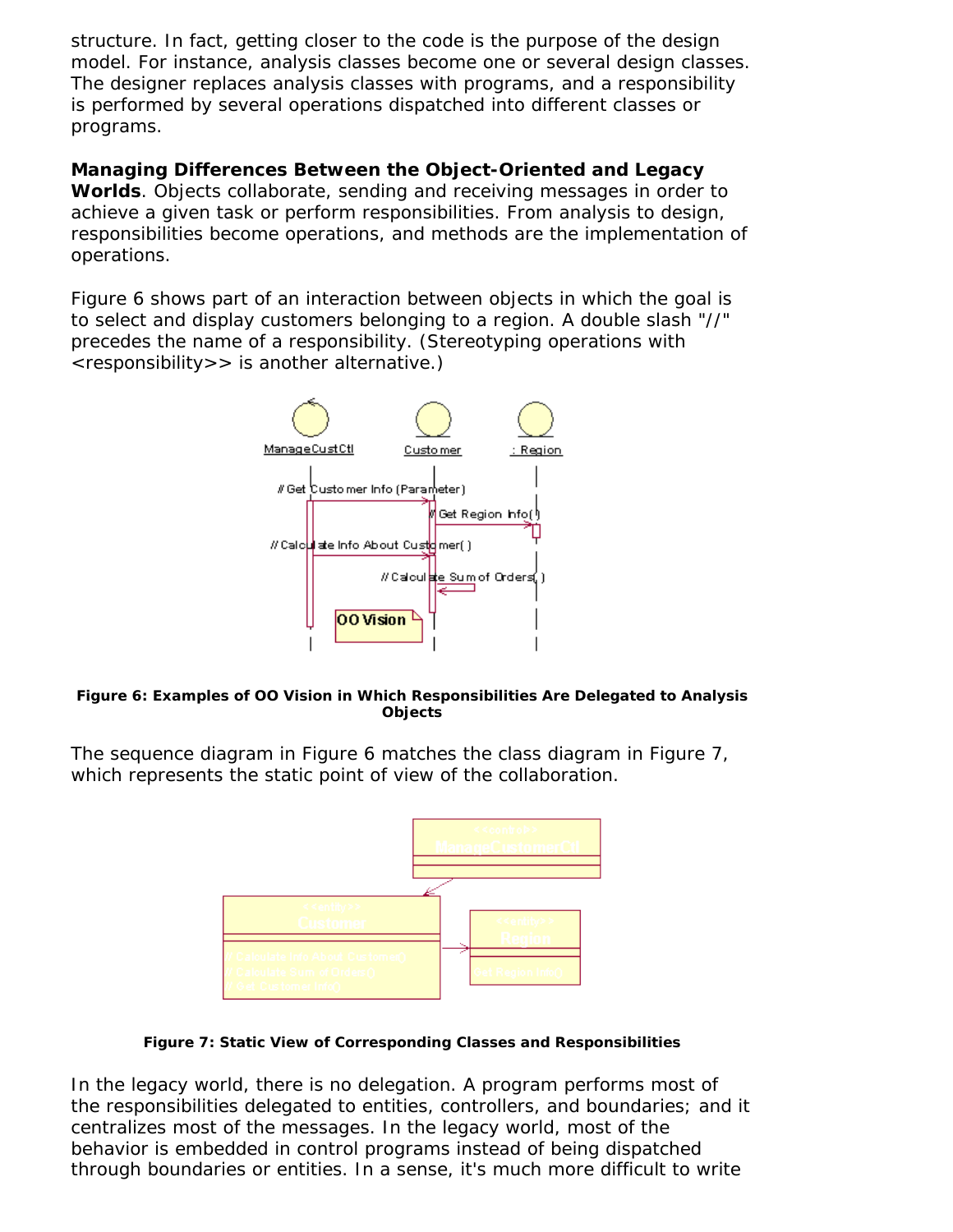and maintain a legacy program because behavior is centralized.

The program stereotyped as "Control" is responsible for retrieving information from a customer. Each time a program needs to get information from a Customer, it has to know the customer data structure in detail and get (or set) all the parameters or an appropriate alias. By default, there is no encapsulation. In contrast to an OO paradigm, in non-OO languages data structures are controlled by programs. *In the non-OO world, data and behavior are separated; even if data exists in a single place within a relational database, behavior is duplicated*.

The following example describes a traditional non-OO interaction written in pseudocode to retrieve a list of customers from the Customer and Region tables.

```
// Data Structure Customer
        KEYID NUMBER(10);
        NAME CHAR(60)
        CDREGION CHAR(2);
        AMOUNT NUMBER(10,2)
         ...
// Data Structure Region
        KEYID NUMBER(10) ALIAS REGID
         CDREGION CHAR(2) ALIAS CDREGIO // Code region
         DESCREG CHAR(25)// region description
         INITIALIZE REGION CURSOR
CDREGIO=parameter
         READ REGION // Search for region description
        SUM=0CDREGION=parameter
        INITIALIZE CUSTOMER CURSOR sorted by CDREGION;
READ CUSTOMER
         WHILE (CDREGION =parameter)
           // CALCULATE SUM OF ORDERS
           SUM=SUM+AMOUNT 
           // SAVE CUSTOMER INTO A LIST BEFORE DISPLAYING
           SAVE CUSTOMER 
           READ CUSTOMER
         ENDWHILE 
PROCEDURE SAVE CUSTOMER
...
END PROC
```
The sequence diagram in Figure 8 provides a description of the above pseudocode. The program manipulates all the data necessary to retrieve information and is responsible for all the control flow.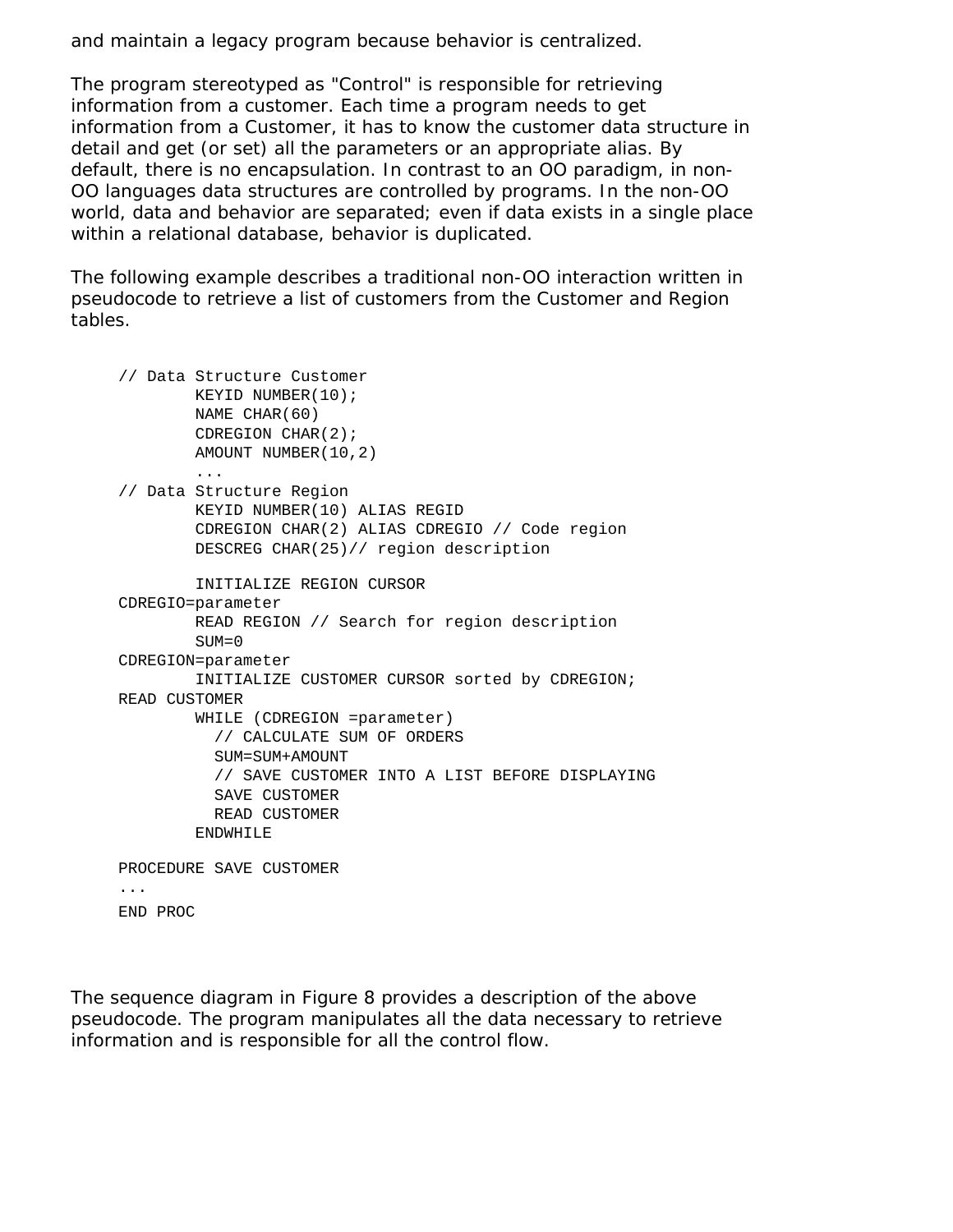

**Figure 8: Example of a Non-OO Vision: The Program Carries Most of the Responsibilities**

The responsibilities assigned to data entities are the CRUD (Create, Read, Update, Delete) functions; data access functions are implemented at best with SQL queries, stored procedures, or triggers (messages: // Read Customer with parameters, // Read Region). When using SQL queries, the message // Read customer with parameters will correspond to the select query to retrieve information from Customer table. Once the data is loaded into the control program, the calculation is realized by the control program (Message: // Calculate Sum of orders). When updating the Customer entity, the program would set data and send the update order to the entity.



**Figure 9: Static View of Corresponding Classes and Responsibilities Delegated to Program and Tables**

**Designing Boundary Classes**. *In the legacy world, user interface classes are embedded into programs. There is no separation between user interface classes and business services*. Getting closer to the code, the designer chooses the level of detail desired to model the application. For instance, if it is necessary to model the navigation between screens, the designer gives details of the boundary classes and their interactions.

Graphical User Interfaces (GUIs) are often divided into three specific kinds of forms: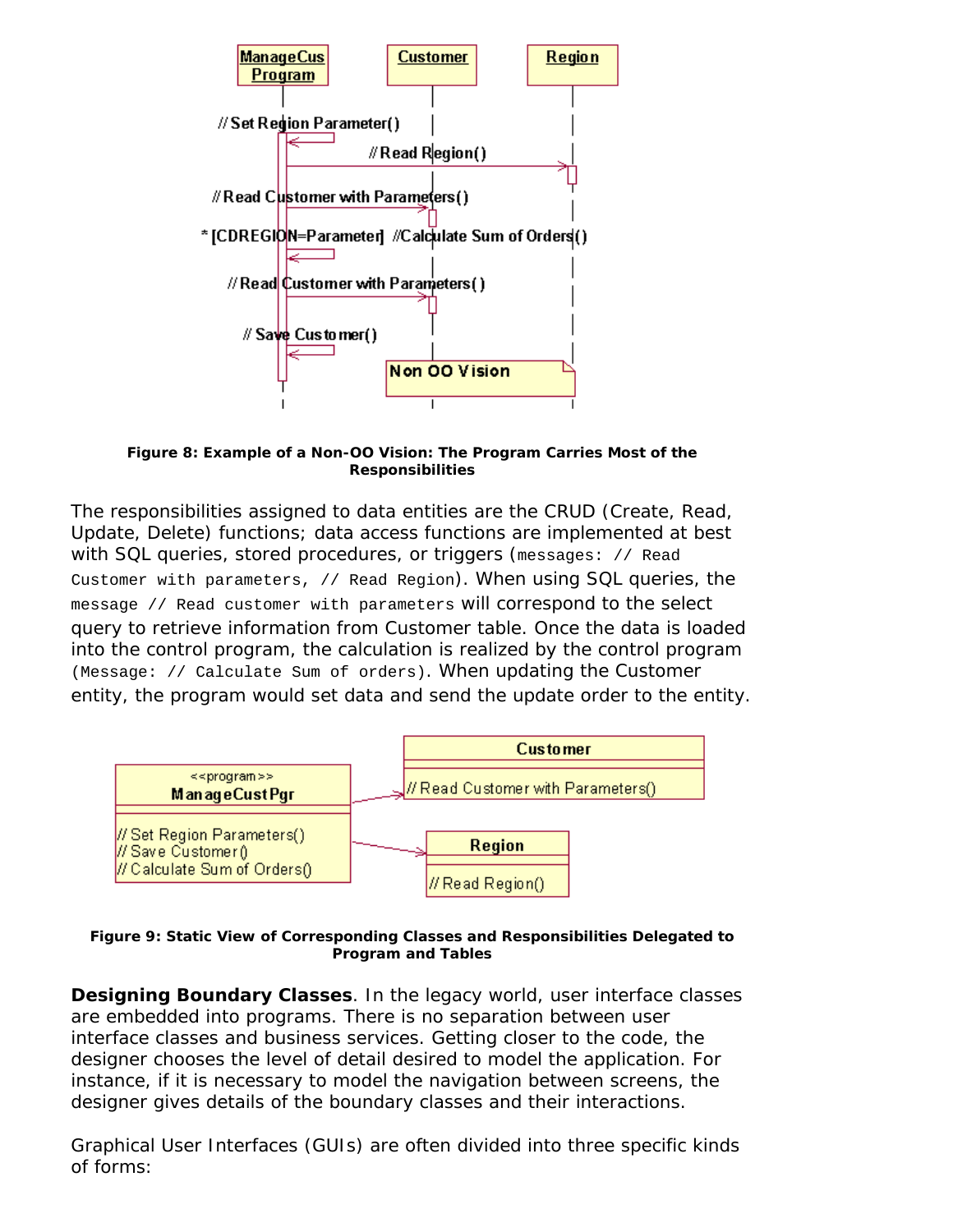- *Enter criteria forms***:** the user enters the search criteria to find data.
- List forms: the system displays a list of existing data records and the user can select one record.
- **Details forms:** the system displays the record selected by the user.

In the legacy world, all forms are either part of the program (with an association relationship) or are embedded into the same program. In our example (see Figure 10), the following forms are considered to be embedded into the CCLI01P1 program:

- CCLI01Pd1 is the *details* form displaying customer information (our naming convention is "d" for details).
- CCLI0lPl1 is a *list* form ("l" for list).
- CCL101Pl2 is a *list* form.
- CCLI01Pm1 is the *enter criteria* form ("m" for enter criteria).



### **Figure 10: Forms Embedded into the CCLI01P1 Program**

*Sequence diagrams* show the explicit sequence of messages between objects participating in an interaction. The *collaboration diagrams* are similar. If the designer only wants to emphasize the organizational and structural relationships between elements, the collaboration diagram is sufficient and easier to build. For instance, the collaboration diagram (e.g., Figure 11) is a good way to point out the navigation through user interfaces.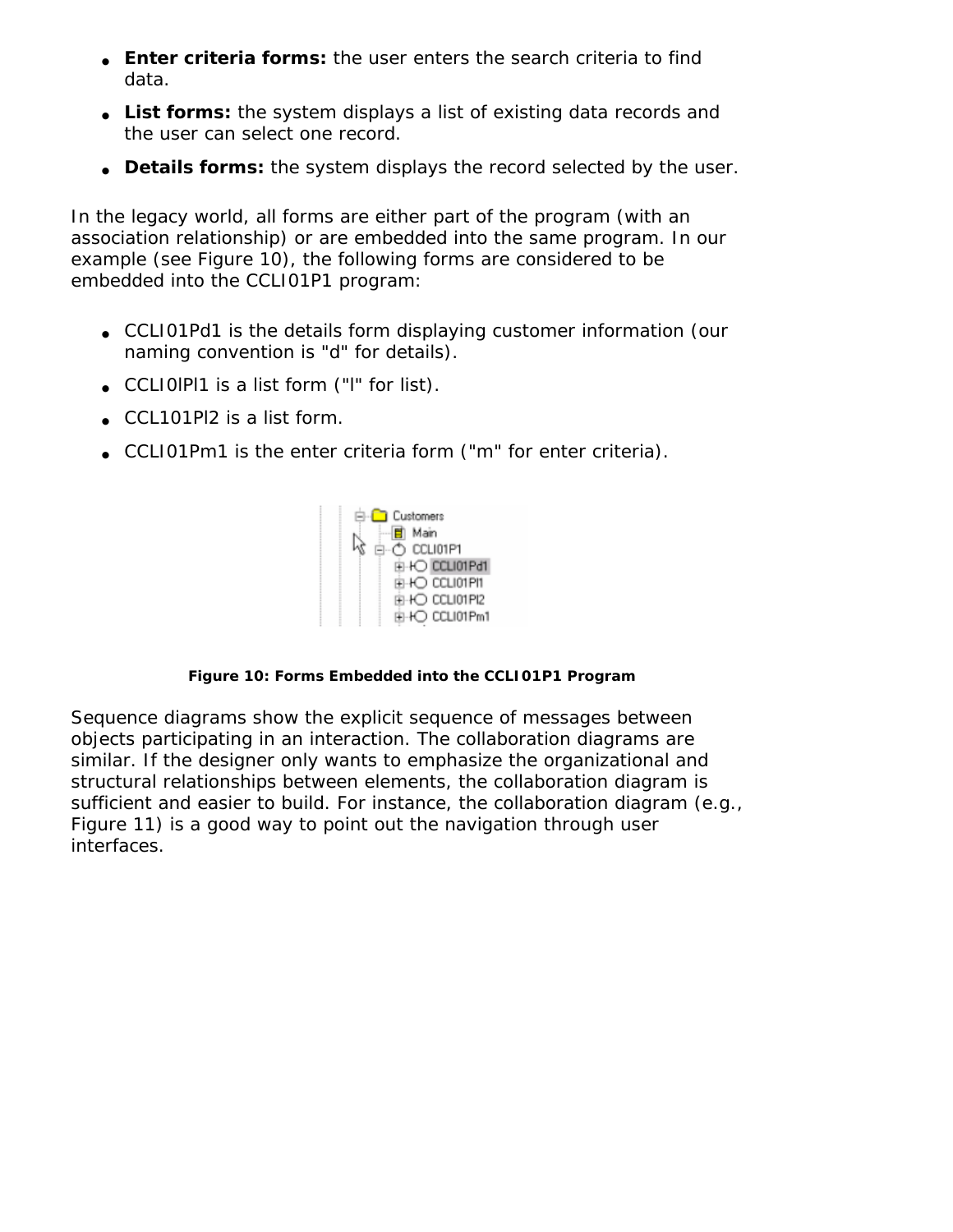

#### **Figure 11: Navigation Between Screens Displayed from a Collaboration Diagram**

**Designing Entity Classes**. Most of the responsibilities delegated to entities are performed by the legacy program. Entities:

- Have *CRUD responsibilities* if the program uses a file operating system.
- Have to *execute queries* if programs use SQL query to access a relational database.
- Have to *execute stored procedures or triggers* when stored procedures or triggers are allowed.

Entity classes in the legacy world map to a table. Foreign keys (relationships between entity classes) and stored procedures are often not implemented. Foreign keys are managed by programs. When a control class is viewing some entities, these entities are candidates to be associated.

Using the OO encapsulation principle -- in which the object provides an interface that manipulates the data without exposing its underlying structure -- tends to normalize data. After many years of an application's life span, the data's physical structure replaces the conceptual vision provided by a model. Within an existing database, when a column manages different types of records into a table (selected by a *where* clause) the table is a candidate to be split into different tables through inheritance relationships if the selection involves a specific behavior.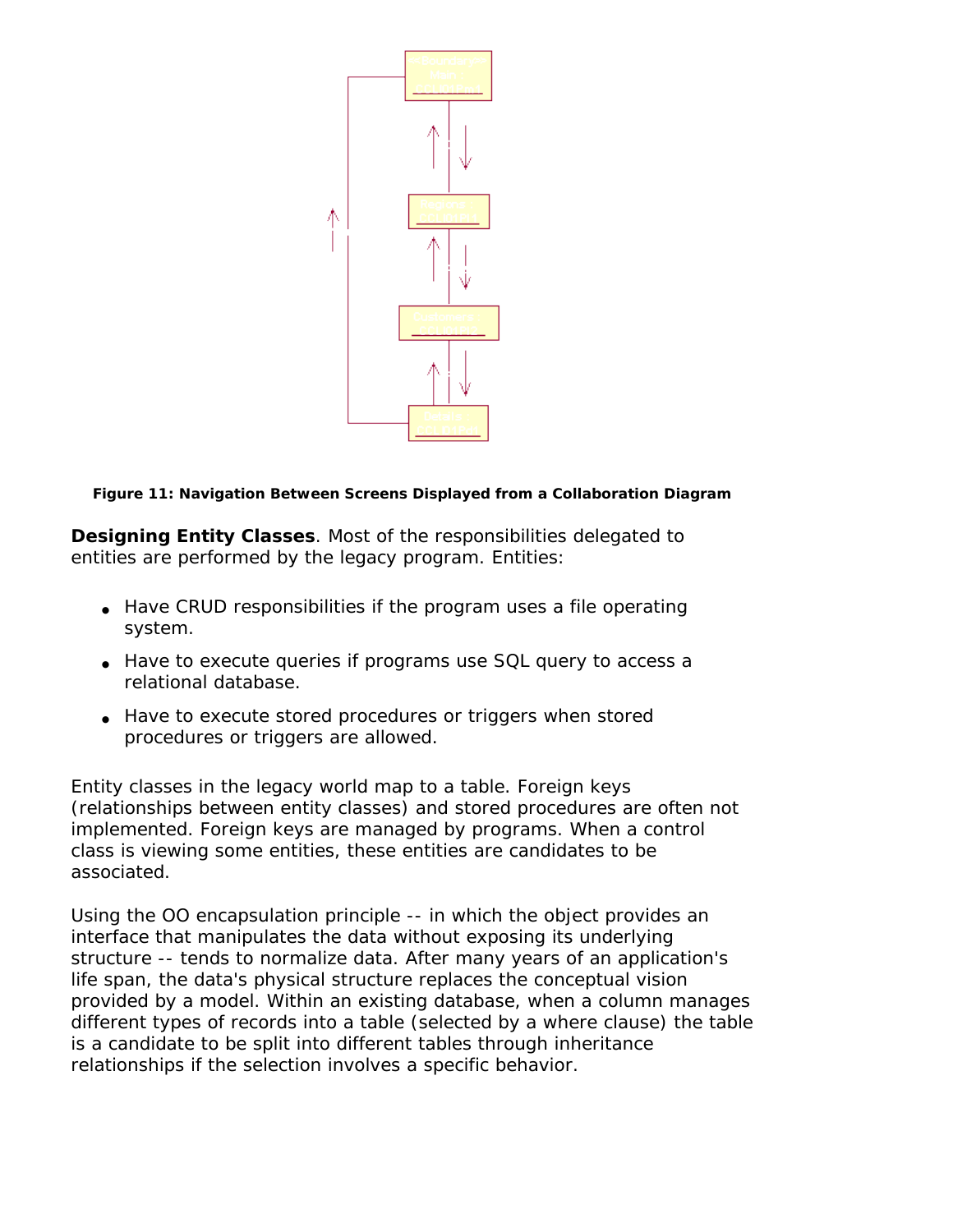

#### **Figure 12: Customers Entity with Different Types of Customers**

For example, in Figure 12, consider the Customers entity. The rules of discount for internal and external customers differ. Although those two entities have different behaviors, the attributes are nearly the same. Specifying whether a customer is an internal or external customer is implemented by a single "type" attribute. The two different types of customers can be separated into two entities representing the two types of customers with an inheritance relationship (Figure 13). The specific attributes of internal customers are placed into InternalCustomers entity. Such a transformation, which corresponds to the source of the conceptual data model, refreshes the perspective on the existing data structure.



**Figure 13: Transformation of the Customers Entity into Two Separate Entities**

**Designing Control Classes**. An analysis control class will be split into one or several programs that realize the use cases. During design, these responsibilities become procedures, functions, or calls to programs. Some of a legacy system's reuse potential comes from these modular programs, which are built to perform some specific behavior.

**Designing Subsystems**. A subsystem is a grouping mechanism to specify a behavioral unit. Interfaces characterize the behavior of a subsystem. Calls to other application subsystems are specified through interfaces, which expose the services offered by the subsystem. In legacy applications you can use subsystems to call existing applications that provide services. Programs that are invoked by a number of other programs are candidates to be part of a package containing utilities programs, or to be included within a subsystem.

Using a *boundary class* emphasizes the interaction with another part of the application. The interface concept does not exist in legacy applications, despite the fact that applications could be very modular. In our case, the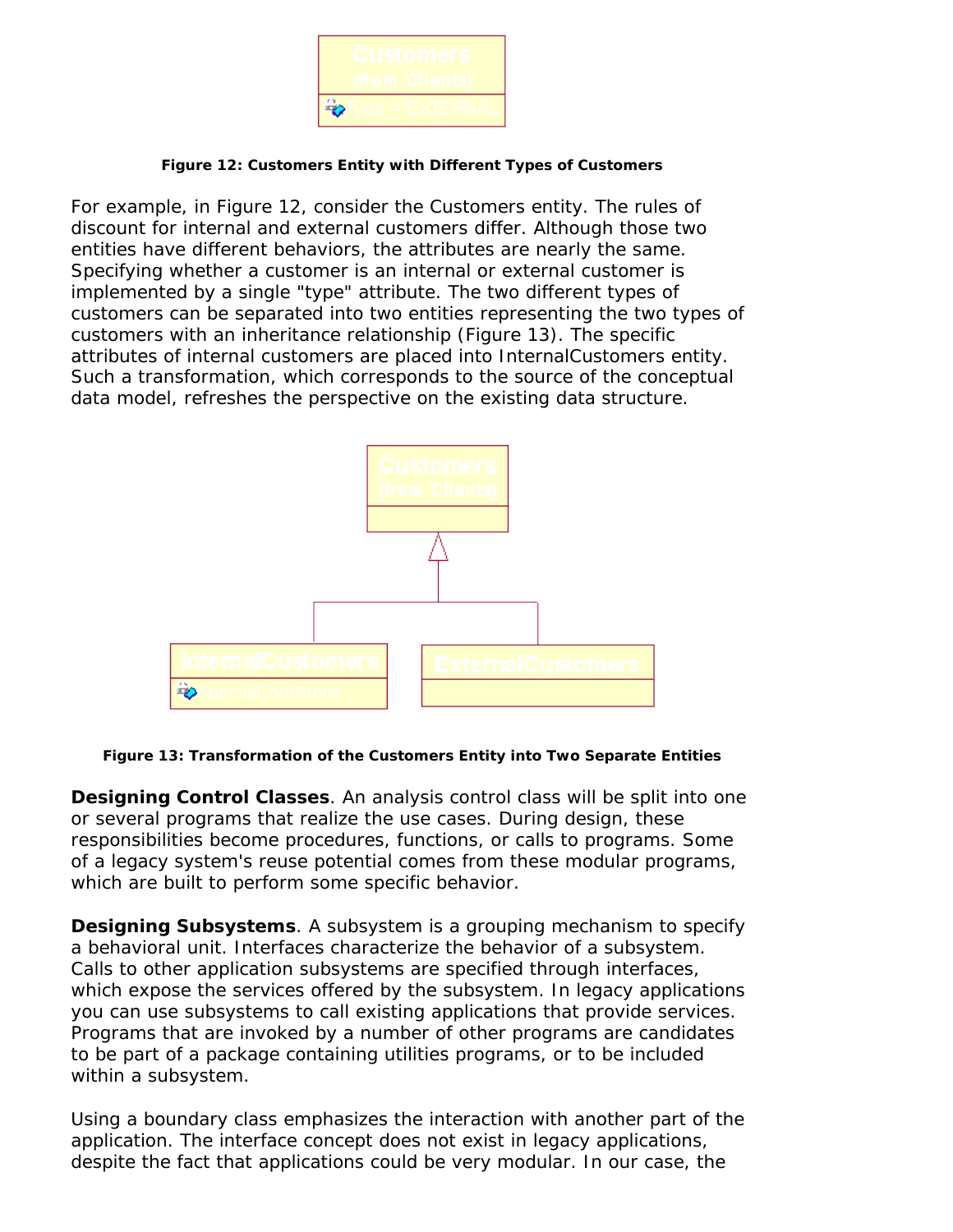boundary class is a simple call to another program, and the interface definition with natural language is a way to document it.

A batch process is asynchronous and is separated from the user interface by a "submit" command. Batch processes should at least be grouped into packages. Because batch processes can be considered as a behavioral unit of a system, an alternative is to define the batch part of the system as a subsystem in order to document it with interfaces, and to clearly separate batch programs from the rest of the application.

# **Detailing the Design Model**

The design model is used to describe the "How" of an application and the analysis model is a way to refine the "What." In our case, as we develop the design model, we refine our analysis model and get closer to the code, replacing some analysis classes that were described in natural language to design programs, with real nouns as names of programs.

Designers should feel free to choose the level of detail they want to model, and to create their own set of stereotypes to match the particulars of their applications. For instance, the  $\langle \rangle$  concept, which denotes where specific data on an AS/400 is stored, is an entity class. During the design process, classes with the <> stereotype become a program class. The program can be split into several programs, and a source file, or set of source files, can map to a program. For instance, a program uses script files and report files; if these files do not contain important behavior, you can treat these files as attributes of the class by creating nested classes in the program file. Include files are partitioned into utilities packages to manage shared pieces of code. If these details are required, functions or procedures declared in the source files can be transformed into operations.

If necessary, add dependency relationships by using  $a \ll$  trace>> stereotype between a class named in natural language and a real program or file name (see Figure 14).



#### **Figure 14: Trace Dependency Relationships Between Classes with Natural Language Names and File Names**

*To refine class diagrams, distinguish strong structural relationships from light dependency relationships*. Strong relationships mean less modularity potential. Light relationships mean easier replacement and maintenance.

Strong relationships are:

● *Associations between programs and tables that can create inconsistencies in the database* -- for example, programs that update tables.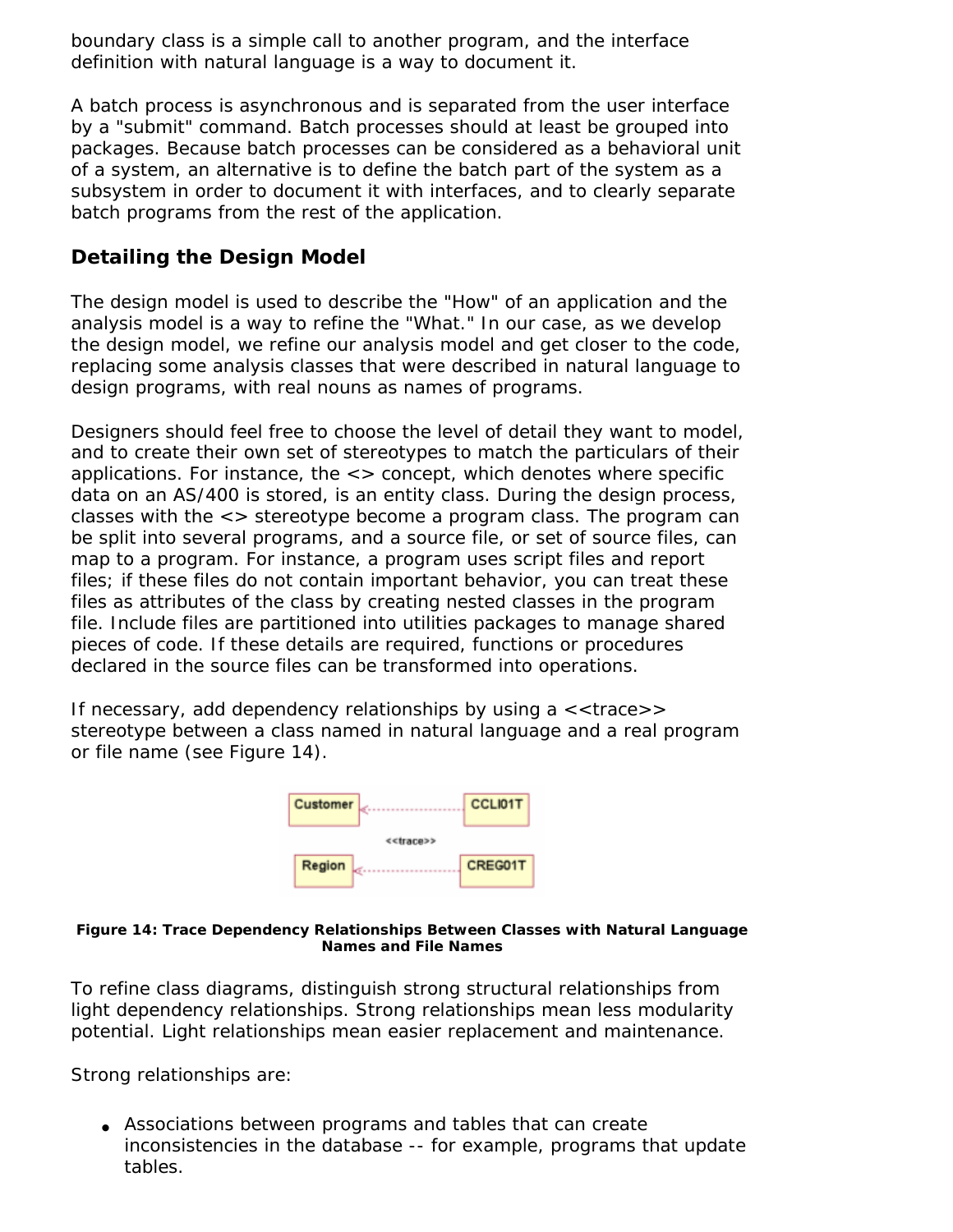● *Associations between programs and primary tables used by programs for retrieving flow of data* -- for example, most records of a table are read to extract complex data.

Light relationships are:

- *Dependencies when a program reads a table to retrieve simple information without updating files* -- for example, a single read to extract the value of a field into a table; this could be fulfilled by a simple program.
- *Dependencies when a program calls another program* -- for example, invoked programs are candidates for subsystems.

**Describing Collaboration.** The description of collaborating elements that participate in a use case is presented in an interaction diagram, such as the sequence diagram shown in Figure 15.



**Figure 15: Sequence Diagram Presenting a Scenario within the Use Case "Manage Customer Information"**

This basic flow happens in a specific context involving participating elements belonging to classes. At the end of the analysis or design process, a collaboration is created. This UML class diagram shows a set of design elements used by the current use case. CCLI01R1 represents the set of submitted commands characterizing the batch programs dedicated to customers. The sample collaboration concerning objects in Figure 15 is shown in Figure 16. (The association between the program CCLI01P1 and Batch "Interface" CCLI01R1 is considered a light relationship.)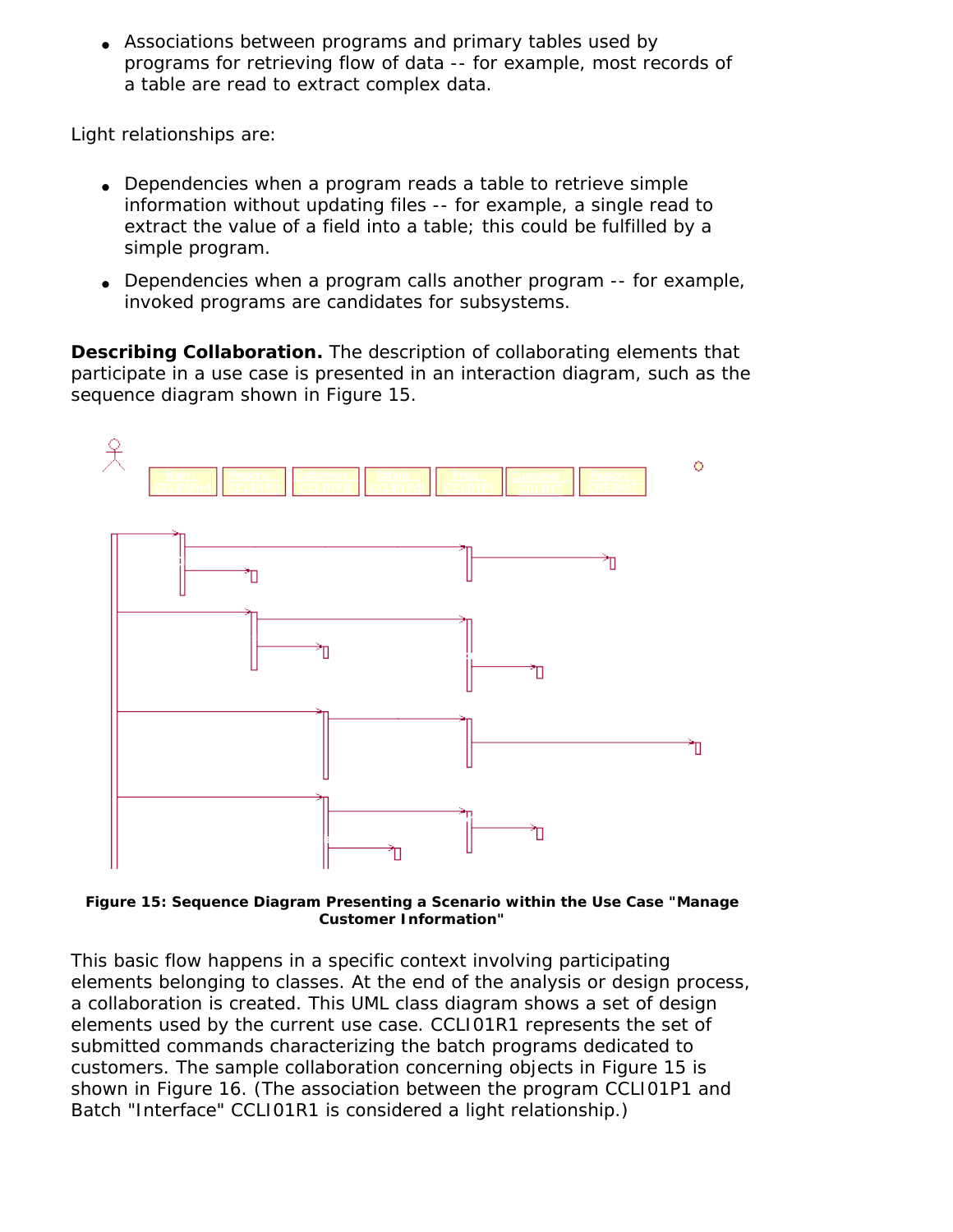

**Figure 16: Collaboration Showing Static View of Participating Elements**

**Describing Batch Workflow with Activity Diagrams**. Unlike the other UML diagrams, activity diagrams come not only from OO technology, but also from many other sources. Activity diagrams are useful to describe control flow and object flow in computational and organizational processes, so they are the primary diagrams to consider when modeling batch processes. In addition, by using subactivities, we can create a zoom effect that moves from a global perspective to a detailed perspective.

Starting from major activity, with subactivity diagrams we detail programs with swimlanes, conditions, and eventually loops. The objects in each swimlane show the entity created, read, or updated by the batch program chain.

In this example (through CCLI01R1 interface), the client program from UserInteraction package submits CCL01. The CCL01 program reads CLH1 to retrieve a date and calls CCLI02P2. The program CCLI02P2 uses the table CREG01T and the view CCLI01V1 (selecting customers in state "Open" and sorted by region; "V" is our convention to represent views) based on the table CCLI01T. The program CCLI02P2 prints result statements in a report file named CCLI01O2, which is associated to the CCLI02P2 program.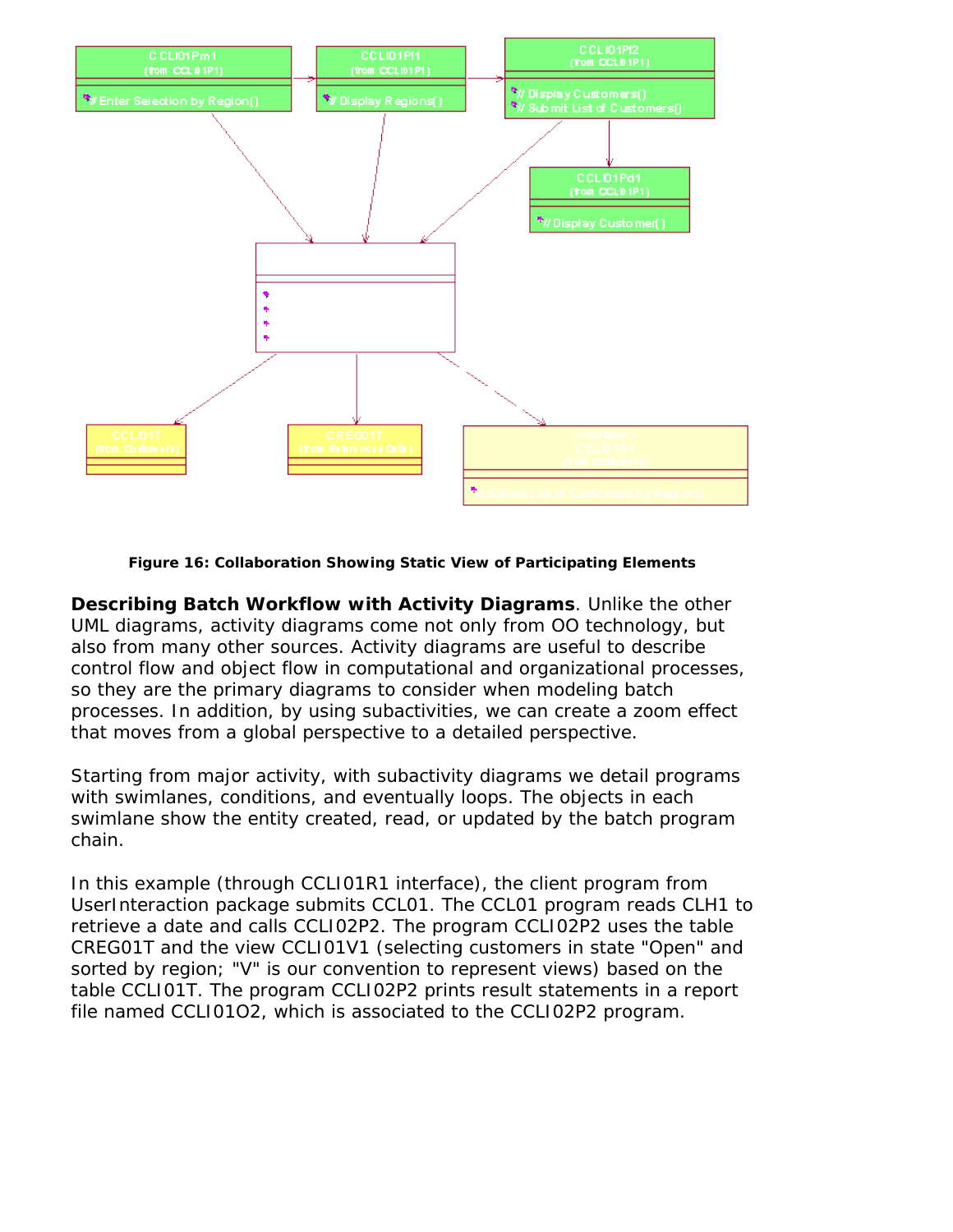

**Figure 17: Batch Control Flow-In Details with Participating Programs and Tables**

**Describing Package Dependencies**. After discovering all the major programs and relationships with entities, we refine models in order to assign programs or tables to a specific package. In this way, we can detail the partitioning of the whole application. The detailed package dependencies diagram provides a vertical slice through our application, from UserInteraction packages to Persistence layer packages. If necessary, we display elements contained in packages that are dependent on each other.



**Figure 18: Packages Partitioning Through Layers with Elements Contained in Packages**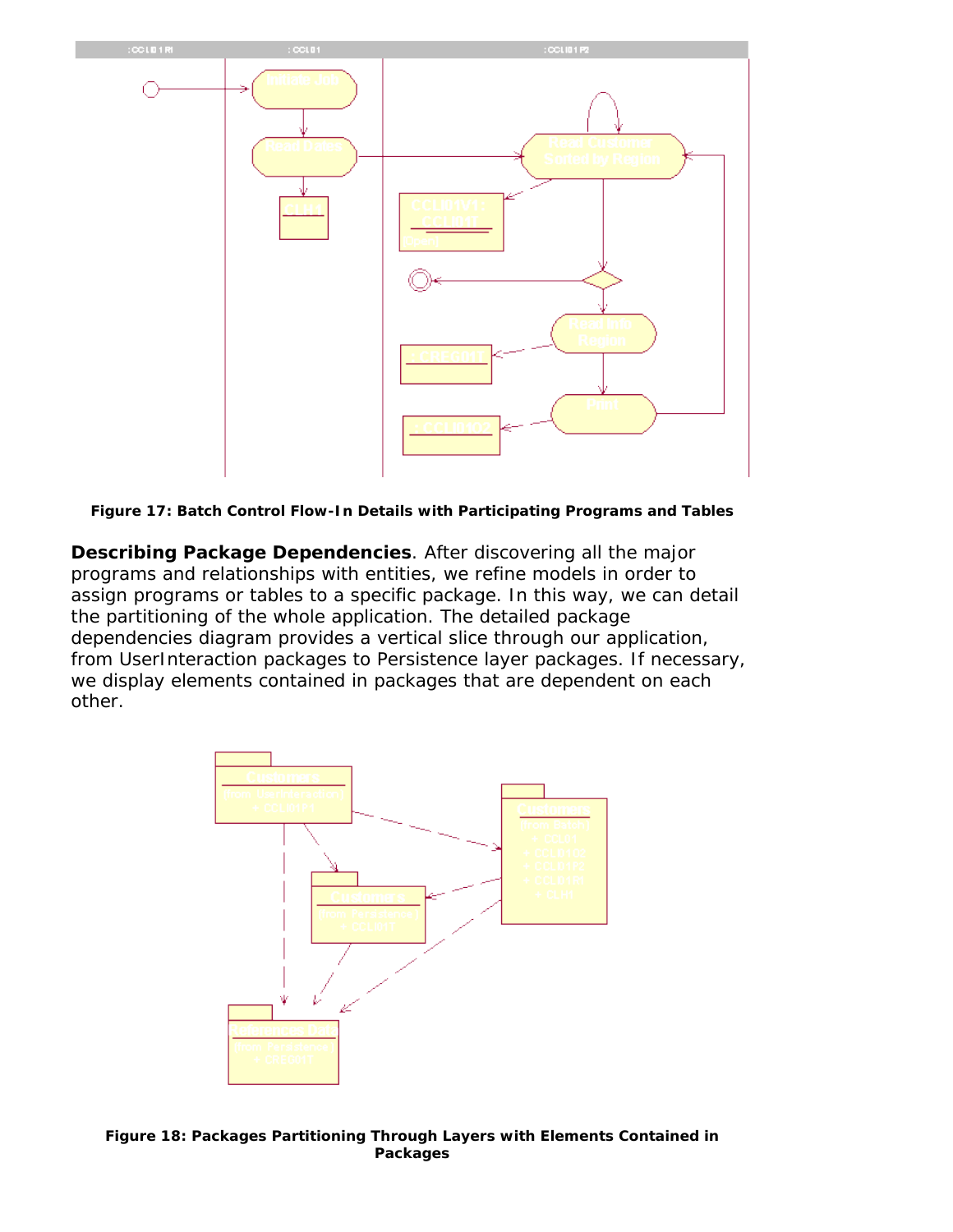**Capture a "Big Picture" of the Application**. For a complex application that contains many programs, it is helpful to capture an overview of the application. The design model gives the navigation map of the application and provides the behavior of the application through the architecture. When many programs are involved in an application and/or when the batch flow of programs is complex, it is useful to create a summary overview of the application from both the static and dynamic points of view.

This "big picture" is founded on the data model of the application. Usually, data is well documented through models or textual description showing the structure of data, but dynamic behavior is poorly documented. The idea is to transform a strong relationship between a program and a table to a major behavior of a table. An interaction diagram (see Figure 19) shows the communication between entities where programs become operations of entities classes.



**Figure 19: Interaction Diagram Equivalent of the Batch Control Flow of Figure 17**

We can use this approach to quickly obtain a global overview of an application. This simple interaction just considered CCL01 and CCLI01P2 as major programs applied to CLH1 and CCLI01T entities. In our example, CCLI01P1, CCLI01P2 uses table CCLI01T as the main entity to read or update. CREG01P1 is a program that maintains CREG01T table. CCLI01P2 is a program involving CREG01T table. CLH1 is an entity in which date parameters for batch programs are registered.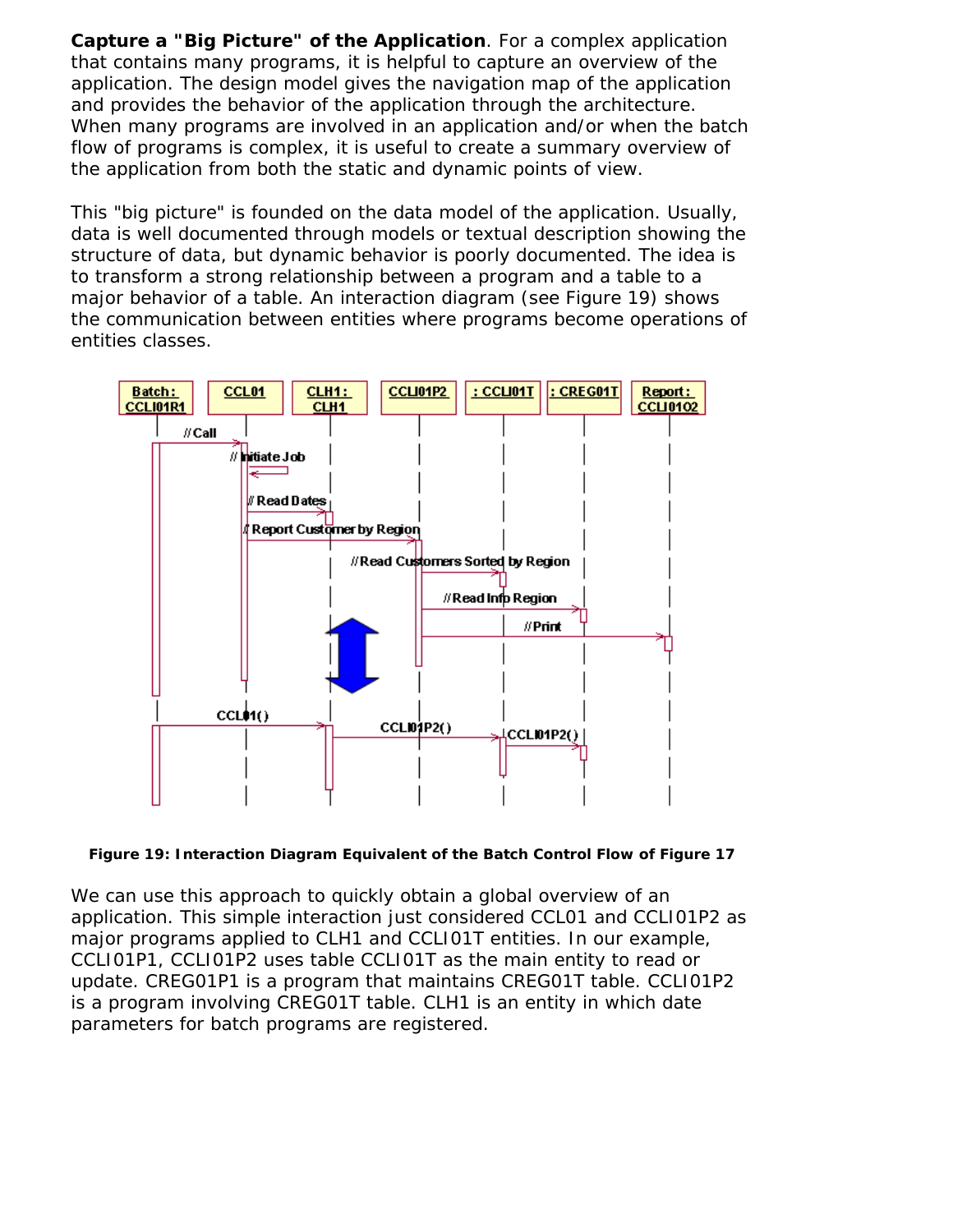

**Figure 20: "Big Picture": Static View of Entity Classes and Main Programs**

# **The Power of UML**

The UML supports multiple programming languages. When designers don't have tools to synchronize models with code, it is possible to find a "sweet spot" between a description in natural language at the responsibility level and a detailed view at the implementation level that might already be provided by the source code. With UML, designers of legacy applications implemented in non-OO languages can:

- Use analysis models to provide an overview of an application by making good use of natural language.
- Choose the level of detail for the design model to get closer to the code from the analysis model.
- Partition the application through relevant packages and manage dependencies.
- Understand rapidly the global static structure of an application.

For developers used to working with OO applications, modeling and understanding legacy applications with the UML can be an entry point into the legacy world. For legacy development teams in charge of maintaining and creating applications in the non-OO world, using UML tools and sharing standard modeling concepts and tools (through a process inspired by the RUP) can be of great benefit. The UML is a way to unify teams in a company that uses both legacy and new technology applications.

# **Acknowledgments**

I thank Philippe Dugerdil at Pictet & Cie with whom we share a lot of ideas; Jerýme Klotz from Sylog Consulting for his review and comments; and Catherine Southwood at Rational for her editorial help.